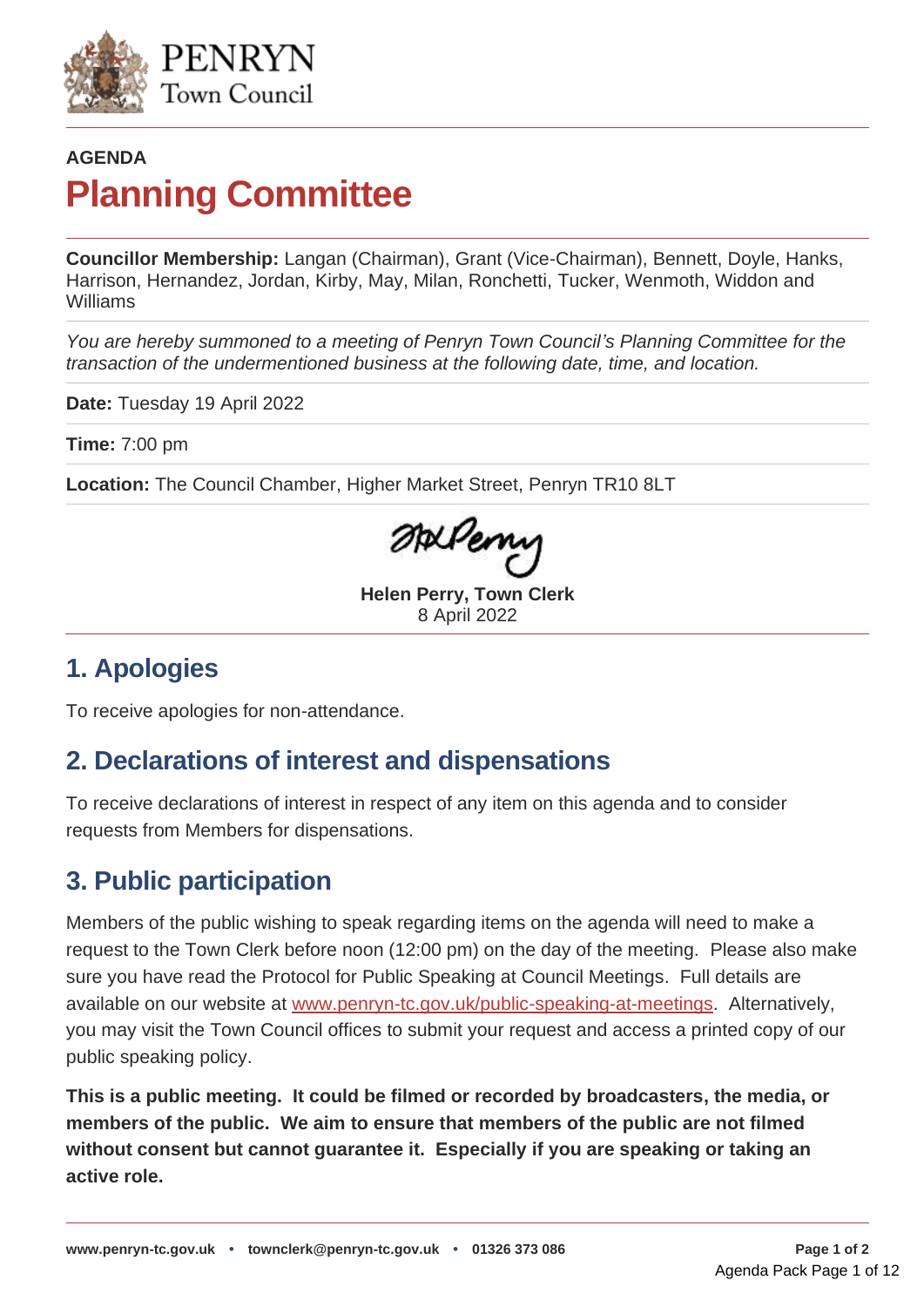# **4. Minutes**

#### **Refer to Agenda Pack pages 3 to 6.**

To approve as a correct record, minutes 97 to 107 of the meeting of the Planning Committee held on 21 March 2022.

### **5. Correspondence**

To receive items of correspondence relevant to the Committee.

### **6. Updates on Planning Applications from Cornwall Council Member(s) (Information Only)**

To receive any updates on planning applications from the Cornwall Council members – for information only.

# **7. Planning Applications**

#### **Refer to Agenda Pack page 7.**

To consider the planning applications submitted for observation.

### **8. Decision Notices**

#### **Refer to Agenda Pack pages 8 and 9.**

To note the planning decision notices from Cornwall Council.

# **9. Falmouth and Penryn Conservation Areas Advisory Committee (F&PCAAC)**

#### **Refer to Agenda Pack pages 10 to 12.**

To note the minutes of the F&PCAAC meeting held on 7 March 2022.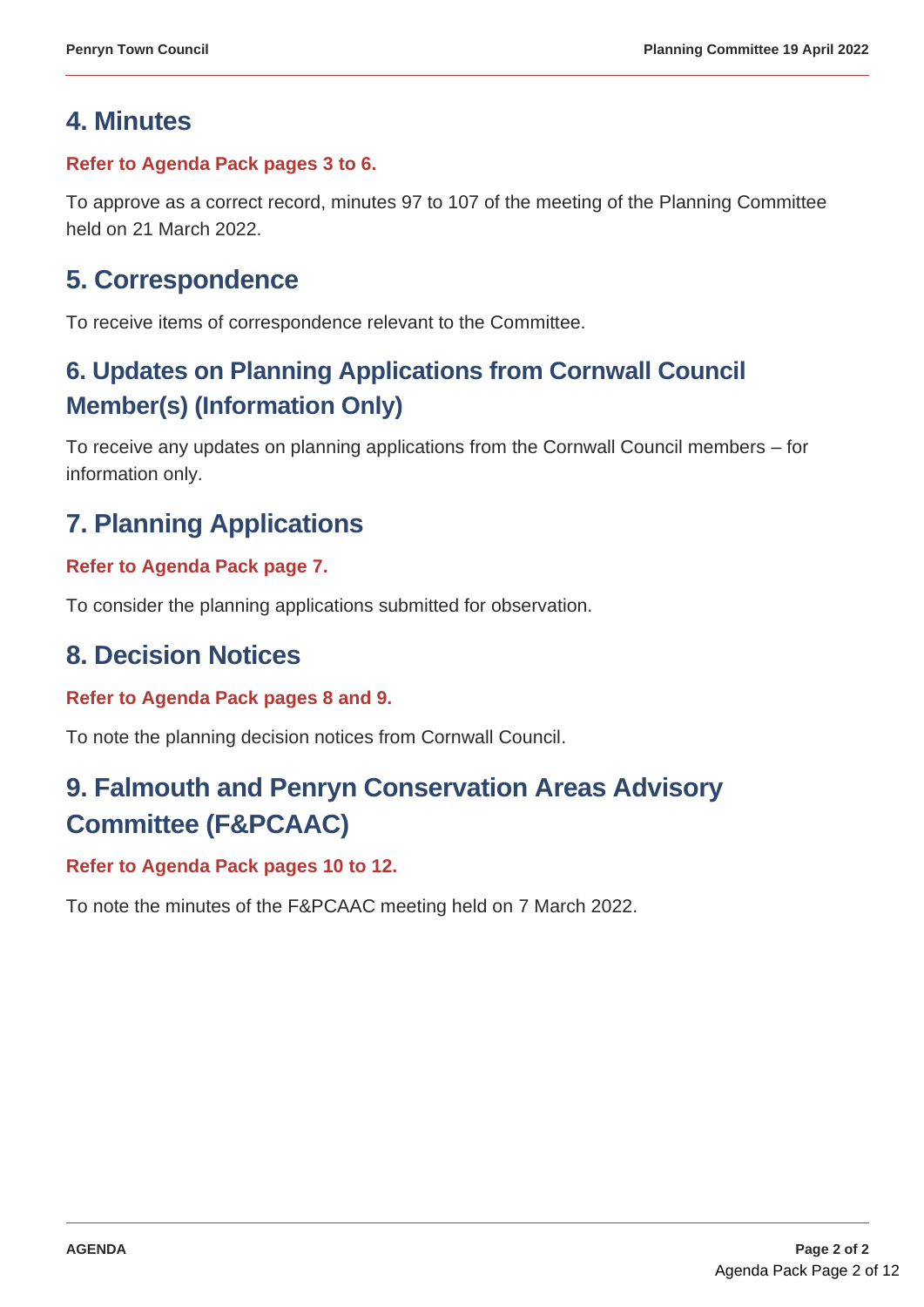

#### **MINUTES**

# **Planning Committee**

Minutes of the meeting of Penryn Town Council held at the following date, time, and location.

**Date:** Monday 21 March 2022

**Time:** 7:00 pm

**Location:** Council Chamber, Penryn Town Hall, Higher Market Street, Penryn TR10 8LT

**Councillors Present:** Langan (Chairman), Grant (Vice-Chairman), Doyle, Hanks, Harrison, Hernandez, Ronchetti, Wenmoth, Widdon and Williams

**In attendance:** Linda Body (Administration Officer)

**Members of the public in attendance:** Mr Holden, Mr Andrew Richards (CC) – until the points mentioned

#### **97. Apologies**

Apologies for absence were received from Councillors Bennett (ill), Jordan (ill), Kirby (ill), May (ill), Milan (ill) and Tucker (ill).

#### **98. Declarations of interest and dispensations**

There were no declarations of interest or requests for dispensations.

### **99. Presentation from Andrew Richards (Historic Environment) Cornwall Councill – Not a public forum**

Mr Richards reported to the meeting that Cornwall Council has been using externally sourced funding to authentically repair traditional buildings in its historic towns and show how they can be sustainably repaired and upgraded without damaging their character and with health benefits to occupants. This has been achieved through traditional skills training and energy monitoring programs, production of web-based energy saving guidance, embodied energy and life cycle comparisons of converting local historic buildings as opposed to demolishing and building new.

After a brief question and answer session from the committee Mr Richards was thanked for his attendance and insightful presentation. Mr Richards added that he would be happy to attend Councillor Widdon's Public Forum on Heritage and Conservation issues for the town when it is arranged. Mr Richards then left the meeting.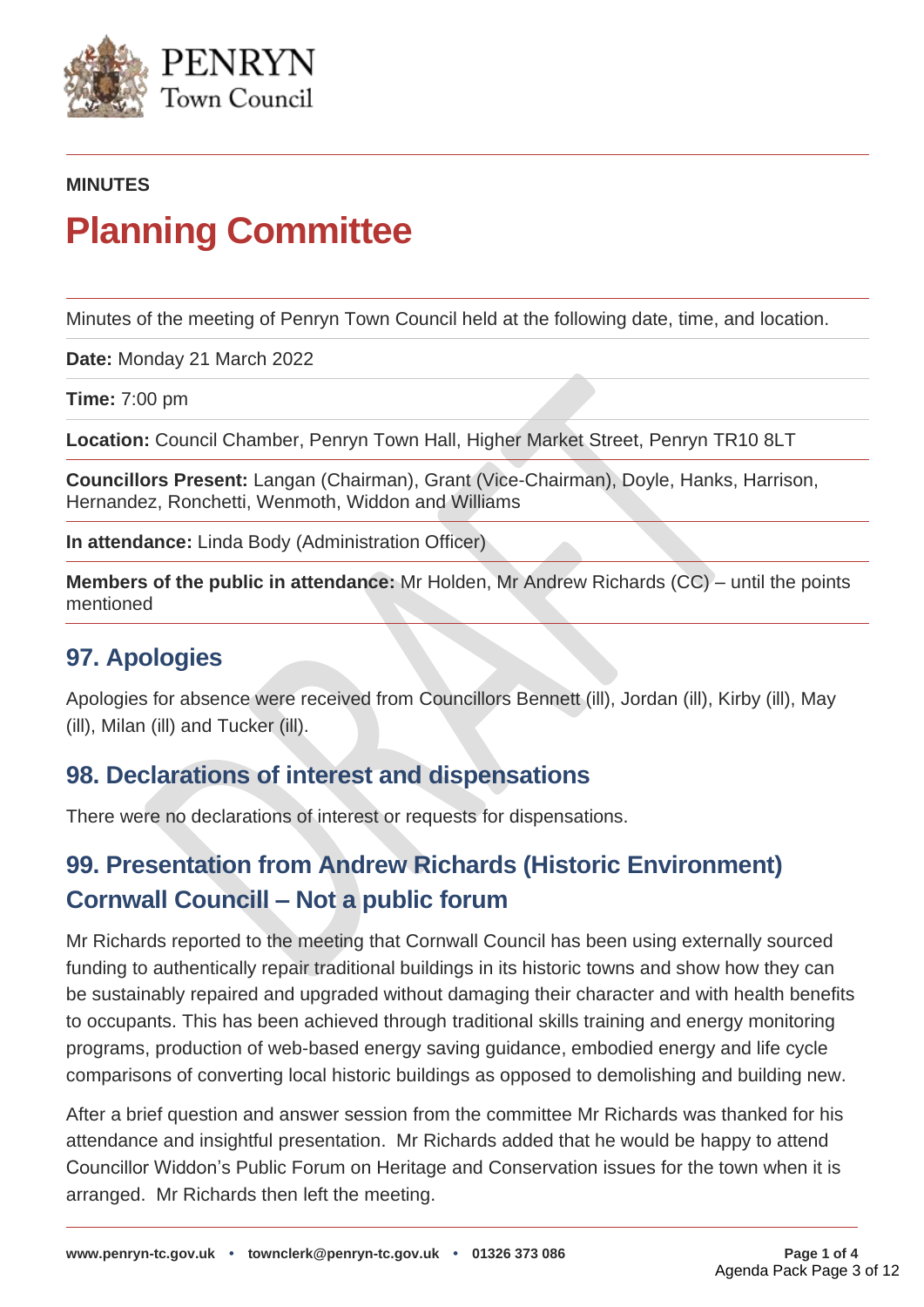### **100. Public participation**

Mr C Holden had previously registered with the Town Council to speak at the meeting regarding his objection to PA22/01060 – Sterling Court, Truro Hill, Penryn. He reported to the meeting that with the addition of the first-floor extension adjacent to his property there would be a lack of privacy and the extension would have an overbearing and overshadowing impact on his outlook. The Chairman thanked Mr Holden for attending and he then left the meeting.

### **101. Planning Minutes**

Councillor Widdon contested the correctness of the previous minutes dated the 21 February 2022. A heated debate ensued on whether the minute was, in fact, incorrect. During the discussions it was ascertained that the minute had been correct in its accuracy as was the resolution pertaining to it. However, Councillor Widdon kept reiterating that it was not correct and wished for it to be amended stating that 'schemes' had not been prioritised, which was in conflict with the actual agenda item in question. Unfortunately, the debate culminated in Councillor Widdon accusing the Administration Officer, in an unpleasant manner, that there was always an issue with the Officer's accuracy of the minutes. Councillor Widdon was also very derogatory regarding the Town Clerk and her personal comments towards her were inappropriate for the meeting.

To dispel the situation, it was recommended that a minor amendment to agenda item 95 - Saracen Way, Penryn, Feasibility Report (EDG1856) be as follows:

Delete the word 'scheme' and replace with 'proposal' – the minute should read as follows:

"It was **RESOLVED** that Option 2 is the preferred option for the Saracen Way proposal and the item is added to the 'Expression of Interest' form for submission to the Falmouth and Penryn Community Network Panel for consideration"*.*

Following the above amendment to minute number 95, it was **RESOLVED** that minute numbers 86 to 96 of the meeting of the Planning Committee held on 21 February 2022 be approved.

*Proposed by Councillor Grant and seconded by Councillor Williams.*

### **102. Correspondence**

The Administration Officer reported:

1. Caledonian Modular, principal contractor developing the Studytel student accommodation block and employment space at the Penryn Campus, has gone into administration. The Town Clerk wrote to Sondica, the company behind the scheme, to enquire if this would have an impact on the completion of the works. Sondica responded by stating that whilst there will inevitably be a potential to cause delays to the programme, this would not impact on actual delivery.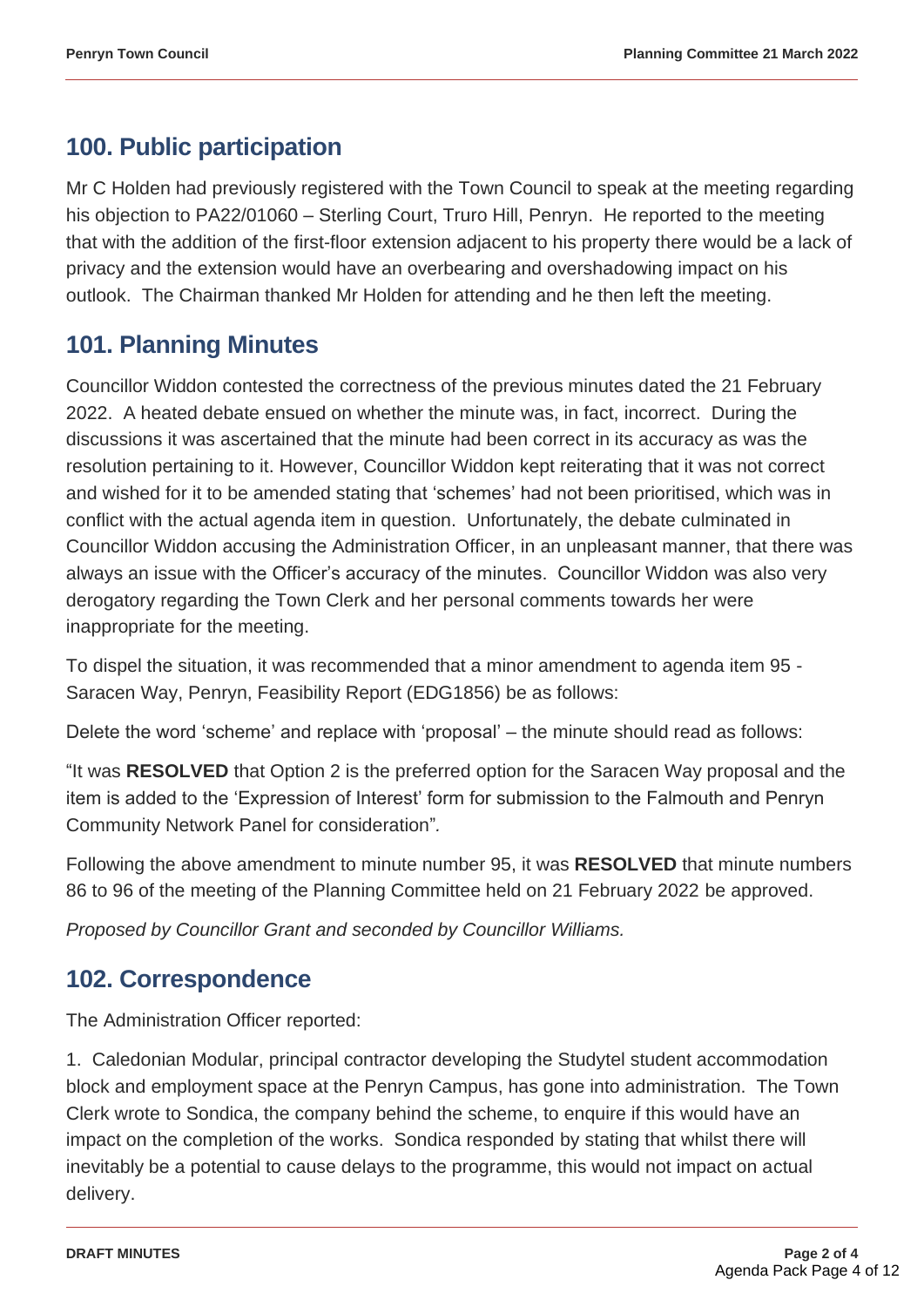2. Proposed Road Closure – Kernick Road, Penryn. 19 April to 22 April 2022

### **103. Updates on Planning Applications from Cornwall Council Members (Information Only)**

The Cornwall Council member reported the following to the meeting:

1. Cornwall Council has been unable to contact the owners of Kernick Works – Studytel – to enquire on the current construction issues situation.

2. A planning application will soon be made for the temporary accommodation units in the Commercial Road car park.

#### **104. Planning Applications**

*PA22/01440 – 60B Glasney Place, Penryn* It was **RESOLVED** that the Town Council fully supports the application. *Proposed by Councillor Widdon and seconded by Williams*

*PA22/01060 – Sterling Court, Truro Hill, Penryn* It was **RESOLVED** that the Town Council has no objections to the application *Proposed by Councillor Langan and seconded by Councillor Widdon*

*PA22/01784 – 13 College Green, Penryn* It was **RESOLVED** that the Town Council has no objections to the application subject to the satisfaction of the Tree Officer *Proposed by Councillor Langan and seconded by Councillor Ronchetti*

*PA22/02165 - 14 Bissom, Penryn* It was **RESOLVED** that the Town Council has no objections to the application *Proposed by Councillor Grant and seconded by Councillor Ronchetti*

*PA22/01333 – 29 College Green, Penryn* It was **RESOLVED** that the Town Council has no objections to the application subject to the satisfaction of the Tree Officer *Proposed by Councillor Langan and seconded by Councillor Grant*

*PA22/01866 – 4 Polwithen Road, Penryn* It was **RESOLVED** that the Town Council has no objections to the application*. Proposed by Councillor Langan and seconded by Councillor Widdon*

*PA22/01799 – Eastwood Barn Farm, Eastwood Road, Penryn*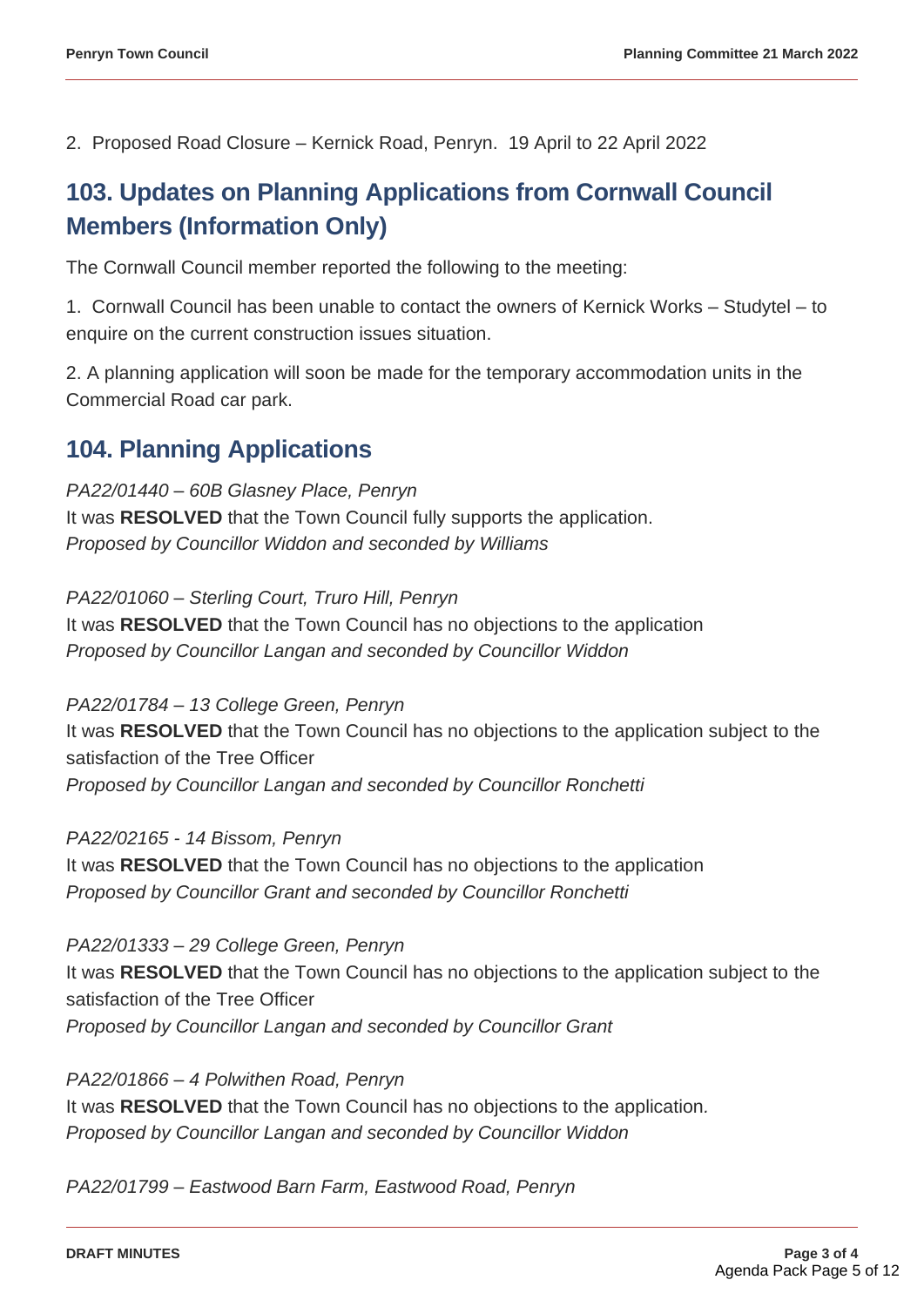It was **RESOLVED** that the Town Council has no objections to the application. *Proposed by Councillor Langan and seconded by Councillor Grant*

*PA22/01823 – Penryn Museum, The Town Hall, Penryn* It was **RESOLVED** that the Town Council fully supports the application. The Town Council is the owner of the Museum. *Proposed by Councillor Ronchetti and seconded by Councillor Doyle*

*PA22/01368 – 4 Pentire Road, Penryn*

It was **RESOLVED** that the Town Council has no objections to the application*. Proposed by Councillor Langan and seconded by Councillor Wenmoth*

*PA22/02017 and PA22/02505 – 16 Lower Market Street, Penryn* Councillor Widdon made a proposal for no objections to the application which was seconded by Councillor Grant, on a vote the proposal was LOST.

#### **105. Decision Notices**

The list of decision notices received since the last meeting were noted.

### **106. Consultation (EDG2078) – 20mph Rollout – Phase 1 – Falmouth and Penryn Community Network Area**

After a short discussion it was **RESOLVED** to accept the phased rollout of the pilot scheme and to respond as a Council but also for Councillors to respond individually if they so wished. Administration Officer to respond on behalf of the Council.

*Proposed by Councillor Langan and seconded by Councillor Grant*

### **107. Falmouth and Penryn Conservation Areas Advisory Committee (F&PCAAC)**

The minutes of the Falmouth and Penryn Conservation Areas Advisory Committee meeting held on the 7 February 2022 were noted.

There being no further business to transact, the meeting was closed at 9.05 pm

**Chairman**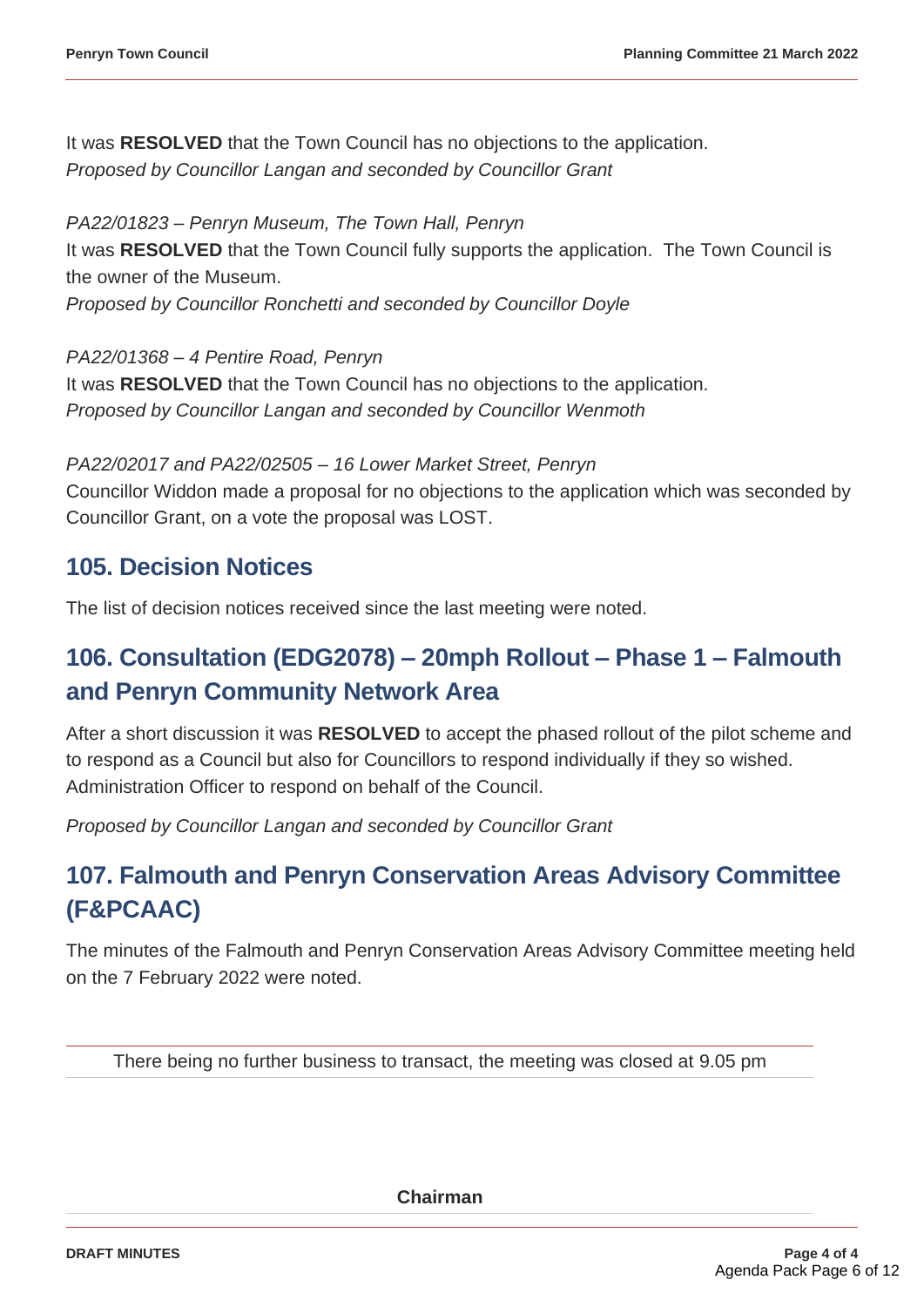# **Planning Applications**

**Planning Committee Meeting:** 19 April 2022



| <b>Application Number Details</b> |                                                                                                         | <b>Response Deadline</b> |
|-----------------------------------|---------------------------------------------------------------------------------------------------------|--------------------------|
| PA22/02049                        | 69 West Street, Penryn                                                                                  | 20 April 2022            |
| PA22/02870                        | Listed Building Consent for the conversion of existing house into two dwellings: 3 bedroom flat and     |                          |
|                                   | studio flat linked with PA22/02049                                                                      |                          |
|                                   | Mr A Kiszczuk, ZCZ Limited                                                                              |                          |
| PA22/02627                        | <b>Commercial Road Car Park, Commercial Road, Penryn</b>                                                | 20 April 2022            |
|                                   | Redevelopment of part of car park to provide 6 x 1 bedroom modular-construction units to provide        |                          |
|                                   | short to medium term move-on accommodation; and associated domestice infrastructure and                 |                          |
|                                   | landscaping                                                                                             |                          |
|                                   | The Housing Delivery and Development Team, Cornwall Council                                             |                          |
| PA22/02708                        | Land Ay North of Potters Meadow, Kernick Road, Penryn                                                   | 20 April 2022            |
|                                   | Non material amendment to decision PA20/10832 to allow replacement of the pitched roof with a flat      |                          |
|                                   | roof design                                                                                             |                          |
|                                   | Ms K Venner de Cortez                                                                                   |                          |
| PA22/02215                        | The Warehouse, Anchor Quay, Penryn                                                                      | 20 April 2022            |
|                                   | Listed Building Consent to install superfast broadband by fixing two cables to the external elevations  |                          |
|                                   | and drilling two holes in the historic fabric. Internal cabling will be routed via the existing service |                          |
|                                   | ducting/via modern finishes                                                                             |                          |
|                                   | Anchor Warehouse Management Company Limited                                                             |                          |
| PA22/02568                        | 40 Greenwood Crescent, Penryn                                                                           | 22 April 2022            |
|                                   | Use of rear garden to create a separate plot with access to build a two bed house with associated       |                          |
|                                   | gardens and off road parking                                                                            |                          |
|                                   | Mr M Eva                                                                                                |                          |
| PA22/02831                        | 1 Woodland Avenue, Penryn                                                                               | 20 April 2022            |
|                                   | Internal alterations and single storey side extension                                                   |                          |
|                                   | Mr and Mrs Hassall                                                                                      |                          |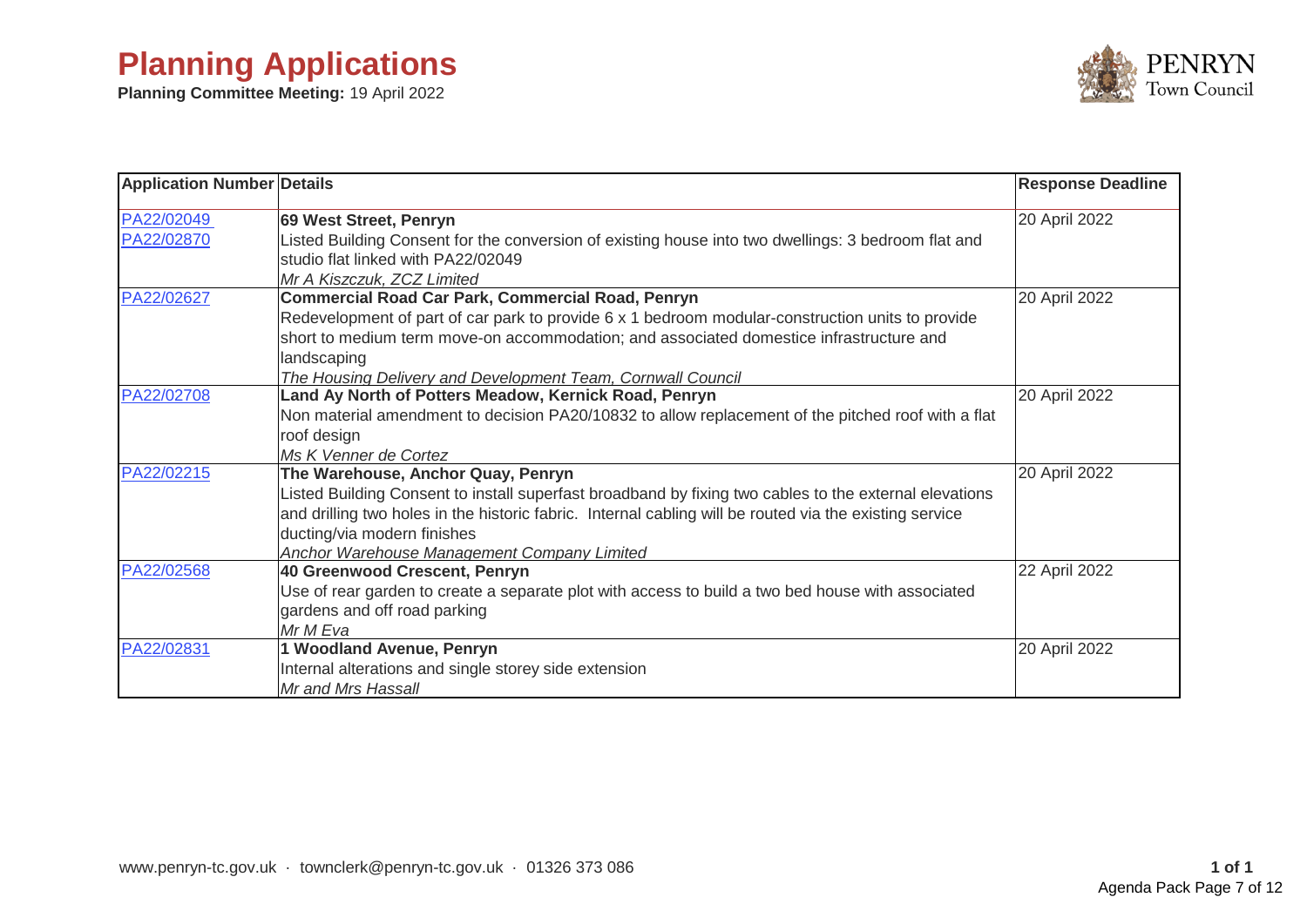# **Planning Decision Notices**

**Planning Committee Meeting:** 19 April 2022



| <b>Application</b><br><b>Number</b> | <b>Details</b>                                                                                                                                                                                                                                                                                                                                                                     | <b>Decision</b> | <b>Decision Date</b> | <b>Council's Observations</b>                                     |
|-------------------------------------|------------------------------------------------------------------------------------------------------------------------------------------------------------------------------------------------------------------------------------------------------------------------------------------------------------------------------------------------------------------------------------|-----------------|----------------------|-------------------------------------------------------------------|
| PA21/10211                          | <b>Valley View Yard, Bissom, Penryn</b><br>Temporary use of land and existing building for B8<br>storage uses for 3 years<br>Mr N Ferris                                                                                                                                                                                                                                           | <b>APPROVED</b> | 14 March 2022        | No objections                                                     |
| PA21/10858                          | <b>Propsect House, Commercial Road, Penryn</b><br>Listed Building Consent for installation of a ground<br>floor source heat pump system to replace the<br>existing fossil fuel burning mains gas system. This<br>will involve the installation of boreholes in the<br>garden and a new heating appliance in the same<br>indoor location as the current gas boiler<br>Mr J Standlev | <b>APPROVED</b> | 10 March 2022        | Fully support                                                     |
| PA22/01799                          | Eastwood Farm Barn, Eastwood Road, Penryn<br>Non-material amendment with respect to decision<br>PA18/00065 dated 15.04.2020 for the addition of<br>conservation roof light and amendments to<br>proposed roof<br>Mr B Keay and Marnick Builders                                                                                                                                    | <b>APPROVED</b> | 14 March 2022        | No objections                                                     |
| PA22/00440                          | <b>15 Trelowen Drive, Penryn</b><br>Works to tree namely:- T1 - Sweet Chestnut -<br>crown lift from 1.8m to 3.5m to gain acceptable<br>clearance over garden and fence - subject to a<br>Tree Preservation Order (TPO)<br>P Bannister                                                                                                                                              | <b>APPROVED</b> | 17 March 2022        | No objections subject to satisfactory<br>report from Tree Officer |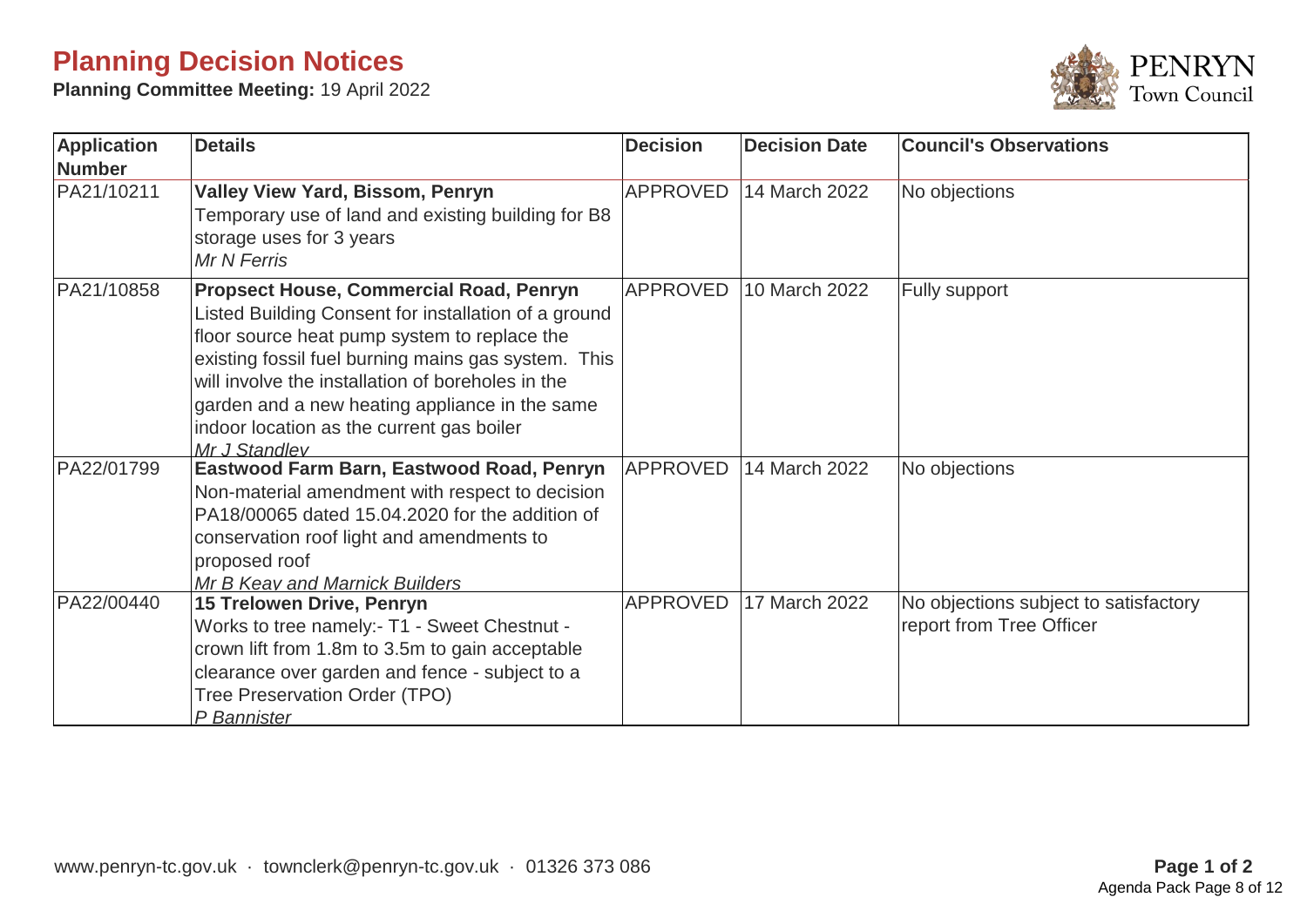# **Planning Decision Notices**

**Planning Committee Meeting:** 19 April 2022



| Application   | <b>Details</b>                                                                                                                                                                                | <b>Decision</b> | <b>Decision Date</b>     | <b>Council's Observations</b>                                     |
|---------------|-----------------------------------------------------------------------------------------------------------------------------------------------------------------------------------------------|-----------------|--------------------------|-------------------------------------------------------------------|
| <b>Number</b> |                                                                                                                                                                                               |                 |                          |                                                                   |
| PA22/01373    | 10 Vinery Meadow, Penryn<br>Works to tree subject to a Tree Preservation Order<br>(TPO), works include the removal of epicormic<br>growth from the stem of a mature Tilia tree.<br>$MrT$ Pugh |                 | APPROVED   04 April 2022 | No objections subject to satisfactory<br>report from Tree Officer |
| PA22/01440    | 60B Glasney Place, Penryn<br>Proposal for a timber clad extension and the<br>removal of a timber chalet<br>Miss C Neild                                                                       |                 | APPROVED 04 April 2022   | <b>Fully support</b>                                              |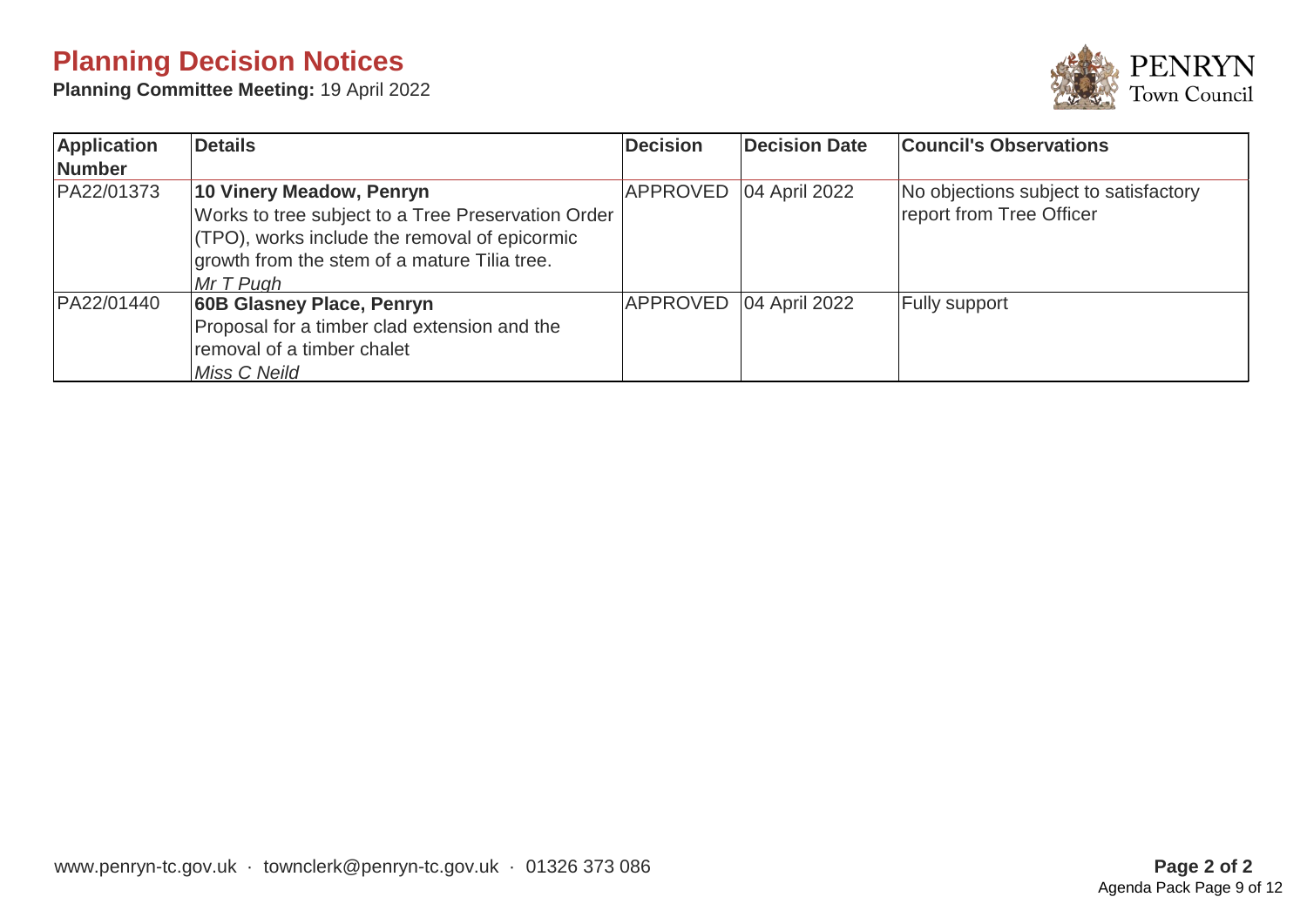#### **FALMOUTH & PENRYN CONSERVATION AREAS ADVISORY COMMITTEE MINUTES of meeting held Monday 7 th March 2022 at 2.30p.m. Via ZOOM link**

#### **Present:**

| Rosemary Riddette-Gregory (Chair) | <b>Falmouth &amp; District Hotels</b>     |
|-----------------------------------|-------------------------------------------|
| Angela Shields                    | <b>Falmouth Civic Society</b>             |
| Gill Grant                        | Penryn Town Council                       |
| Celia Downie                      | <b>Falmouth Bay Residents Association</b> |
| Bev Kendall                       | <b>Cornish Buildings Group</b>            |
| Ruth Abraham                      | <b>Falmouth Town Management</b>           |
| Apologies:                        |                                           |
| <b>Grenville Tresidder</b>        | <b>R.I.C.S.</b>                           |
| John Spargo                       | <b>Falmouth Town Council</b>              |
|                                   |                                           |

# **1.0 Apologies for Absence**

As above.

- **2.0 Minutes of meeting held 7 th February 2022.** Accepted.
- **3.0 Matters arising not on the agenda.** None.

#### **4.0 Applications presented at the meeting.**

| Proposed removal of exiting roof, raising of wall plate height and   |
|----------------------------------------------------------------------|
| construction of replacement roof with front and rear dormers to      |
|                                                                      |
| The site of the proposal is within the Falmouth Conservation Area,   |
| also within Character Area $5$ – 'The Terraced Suburbs'; policies    |
| DG3 'Design and local distinctiveness in the historic core' and DG7  |
|                                                                      |
| The proposal creates an over-large three storey house, out of        |
| character with neighbouring properties which are almost              |
| exclusively 2 storey terraced houses of modest height and            |
| massing, mainly rendered and painted although there is one           |
| example of tile-hanging to a weather-facing exposed elevation.       |
| The roof treatment is entirely different to other houses on this     |
| road, where there appears to be only one existing dormer, which      |
| is likely to have been in situ for many decades. The effect seems to |
| be a pseudo 'New England' format, not knowingly existing in any      |
| of the old town streets, and not a precedent to be set within the    |
| Conservation Area and streets characterised by modest Victorian      |
|                                                                      |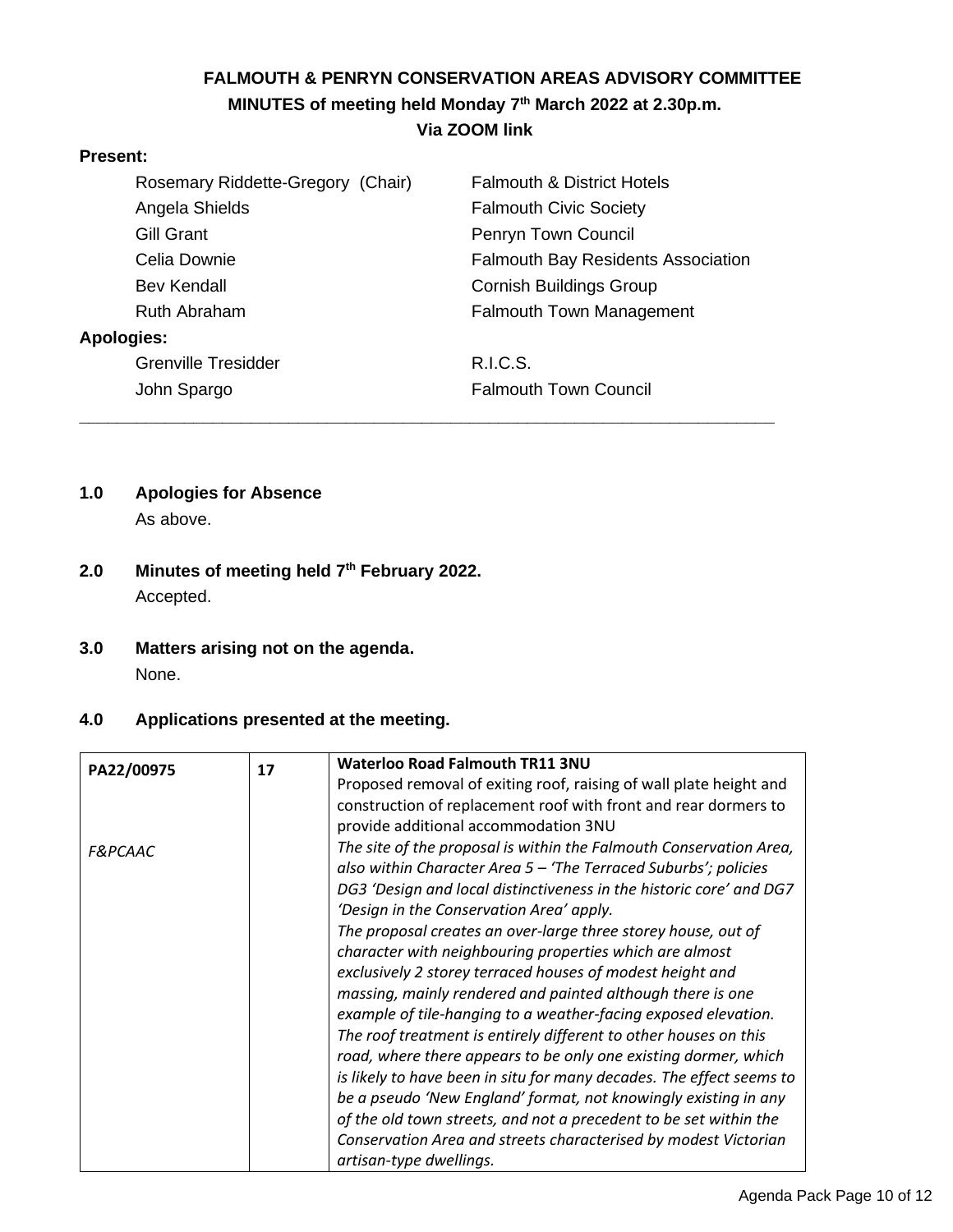|                                                                                            |                | The cumulative effect of raising the roof by a substantial 1.5m,                                                       |                           |
|--------------------------------------------------------------------------------------------|----------------|------------------------------------------------------------------------------------------------------------------------|---------------------------|
|                                                                                            |                | together with the unusual dormer and unnecessary tile-hung                                                             |                           |
|                                                                                            |                | treatment, would be a complete lack of harmony with its                                                                |                           |
|                                                                                            |                | neighbours on Waterloo Road and beyond, due to height, scale                                                           |                           |
|                                                                                            |                | and massing and overbearing impact on nearby buildings.                                                                |                           |
|                                                                                            |                | If such an increase, (with unusually high numbers of potential                                                         |                           |
|                                                                                            |                | occupants [11 total bed spaces] as often observed in an HMO) in                                                        |                           |
|                                                                                            |                | accommodation is deemed necessary then it could be achieved                                                            |                           |
|                                                                                            |                | using a more conventional dormer structure in the existing roof                                                        |                           |
|                                                                                            |                | scheme, but the viable habitability would still seem to be pushing                                                     |                           |
|                                                                                            |                | the limits of the plot size and available amenity space for such a                                                     |                           |
|                                                                                            |                | high-volume dwelling.                                                                                                  |                           |
|                                                                                            |                | The Committee found the Design and Access statement                                                                    |                           |
|                                                                                            |                | misleading and lacking in detail; photographs of the site and                                                          |                           |
|                                                                                            |                | environs would have assisted us to better understand the                                                               |                           |
|                                                                                            |                |                                                                                                                        |                           |
|                                                                                            |                | application. For instance, it mentions vehicular access being                                                          |                           |
|                                                                                            |                | unchanged when we cannot discern any of the same, other than                                                           |                           |
|                                                                                            |                | on-street parking. The increased occupancy of the house would                                                          |                           |
|                                                                                            |                | doubtless include extra car ownership and thus a potential conflict                                                    |                           |
|                                                                                            |                | in available parking on an already much constrained area.                                                              |                           |
|                                                                                            |                | We also note that there is no reference whatsoever to the fully-                                                       |                           |
|                                                                                            |                | effective Falmouth Neighbourhood Plan and wonder why. It also                                                          |                           |
|                                                                                            |                | states in the Conclusion that there will be no impact on the                                                           |                           |
|                                                                                            |                | Conservation Area; we cannot agree with this and consider that it                                                      |                           |
|                                                                                            |                | will provide no enhancement at all but conversely will be                                                              |                           |
|                                                                                            |                | detrimental to same.                                                                                                   |                           |
|                                                                                            |                | The F&PCAAC therefore wish to register a strong objection to                                                           |                           |
|                                                                                            |                | the submitted application on the grounds stated above.                                                                 |                           |
| PA22/01321                                                                                 | 41             | St Gluvias Street Penryn Cornwall TR10 8BJ                                                                             |                           |
|                                                                                            |                | Listed building consent for replacement of all existing windows.                                                       |                           |
|                                                                                            |                | No objection was raised by the Committee, in fact they would like                                                      |                           |
| <b>F&amp;PCAAC</b>                                                                         |                | it recorded that they much appreciate the Owners going the extra                                                       |                           |
|                                                                                            |                | mile to achieve an appropriate solution.                                                                               |                           |
| PA22/01016                                                                                 | $\overline{2}$ | <b>Cambridge Place Falmouth Cornwall TR11 4QR</b>                                                                      |                           |
|                                                                                            |                | Listed Building Consent: Proposed new garage to rear garden,                                                           |                           |
|                                                                                            |                | covered walkway, alterations to main house including new                                                               |                           |
|                                                                                            |                |                                                                                                                        |                           |
|                                                                                            |                | rooflight, alterations to existing dormer and alteration of existing                                                   |                           |
|                                                                                            |                | window to doorway.                                                                                                     |                           |
|                                                                                            |                | No objection, the Committee would like to congratulate the                                                             |                           |
|                                                                                            |                | Owners on their time, effort and no doubt cost expended on an                                                          |                           |
|                                                                                            |                | excellent application as well as an extremely laudable proposed                                                        |                           |
|                                                                                            |                | scheme of improvements.                                                                                                |                           |
|                                                                                            |                | <b>Sterling Court Truro Hill Penryn Cornwall TR10 8DB</b>                                                              |                           |
|                                                                                            |                | Proposed first floor extension to provide 3 flats.                                                                     |                           |
|                                                                                            |                | No objection BUT the Planning Officer should take note of                                                              |                           |
|                                                                                            |                | potential parking problems and overlooking of the neighbour.                                                           |                           |
|                                                                                            |                |                                                                                                                        |                           |
|                                                                                            |                |                                                                                                                        |                           |
|                                                                                            | 6              | Kimberley Place Falmouth TR11 3QL                                                                                      |                           |
|                                                                                            |                | Proposed New Build.                                                                                                    |                           |
|                                                                                            |                | The Committee DEFINITELY object to this proposal on various                                                            |                           |
| <b>F&amp;PCAAC</b><br>PA22/01060<br><b>F&amp;PCAAC</b><br>PA22/00674<br><b>F&amp;PCAAC</b> |                | grounds.                                                                                                               |                           |
|                                                                                            |                | Firstly, we are always unhappy about new development in back                                                           |                           |
|                                                                                            |                | gardens of existing properties and this particular site we find<br>'garden grabbing' to be particularly objectionable. | Agenda Pack Page 11 of 12 |